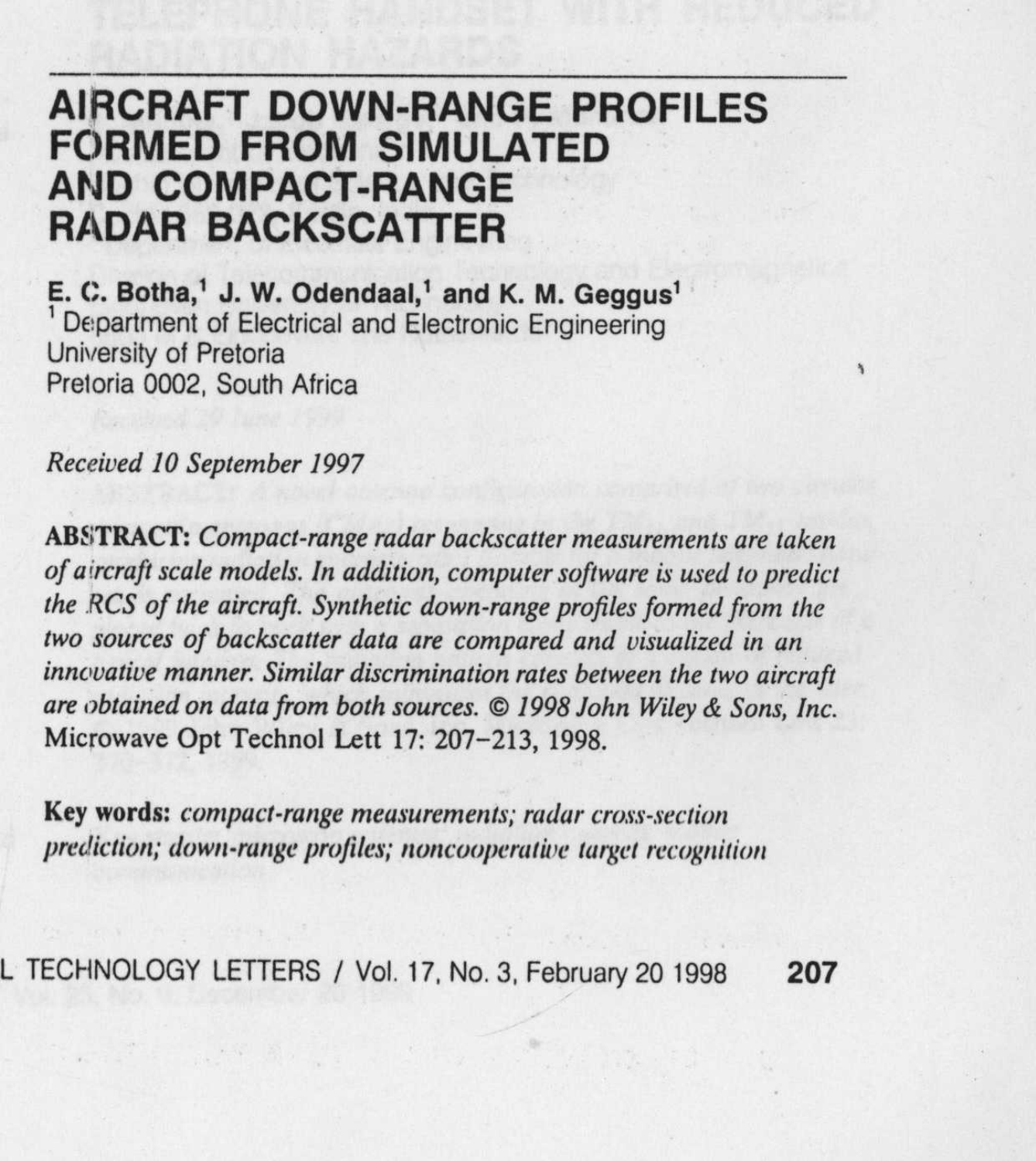











**370 MICROWAVE** AND OPTICAL TECHNOLOGY LETTERS / V